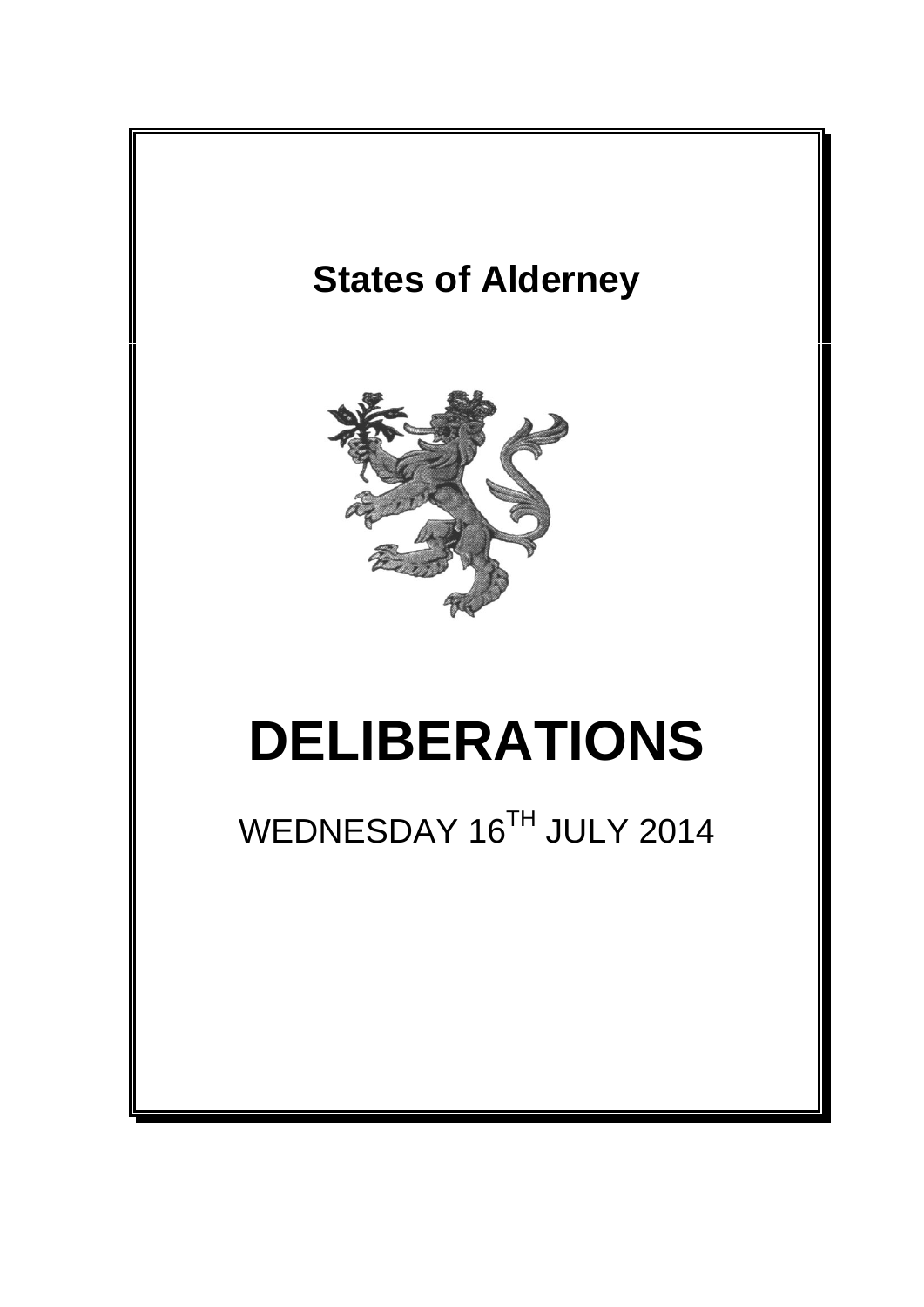## **STATES OF ALDERNEY**

### **DELIBERATIONS FOR THE MEETING OF**

# **WEDNESDAY 16 TH JULY 2014 AT 17:30**

Present: Mr Stuart Trought, President Mr Ian Tugby Mr Matt Birmingham Mr Ray Berry Mr Louis Jean Mr Neil Harvey Mr Francis Simonet Mr Robert McDowall Mr Chris Rowley Mr Steve Roberts Mrs Norma Paris

Colonel Colin Mason represented His Excellency The Lieutenant-Governor of the Bailiwick of Guernsey.

#### **Item I The Merchant Shipping (Bailiwick of Guernsey) (Amendment) Law, 2014**

**The States resolved to approve "The Merchant Shipping (Bailiwick of Guernsey) (Amendment) Law, 2014**

Proposed by Mr Tugby and seconded by Mr Roberts

Approved unanimously

#### **Item II Alderney Community Sports Centre – Grant Funding**

**The States resolved to approve awarding a grant to the Alderney Community Sports Centre of up to Two Hundred and Fifty Thousand Pounds (£250,000) from the capital account towards the above project.**

Proposed by Mr Simonet and seconded by Mr Harvey

Approved unanimously

#### **Item III The Alderney eGambling (Amendment) Ordinance, 2014**

**The States of Alderney resolved to approve "The Alderney eGambling (Amendment) Ordinance, 2014"**

Proposed by Mr Simonet and seconded by Mr McDowall

Approved unanimously

.